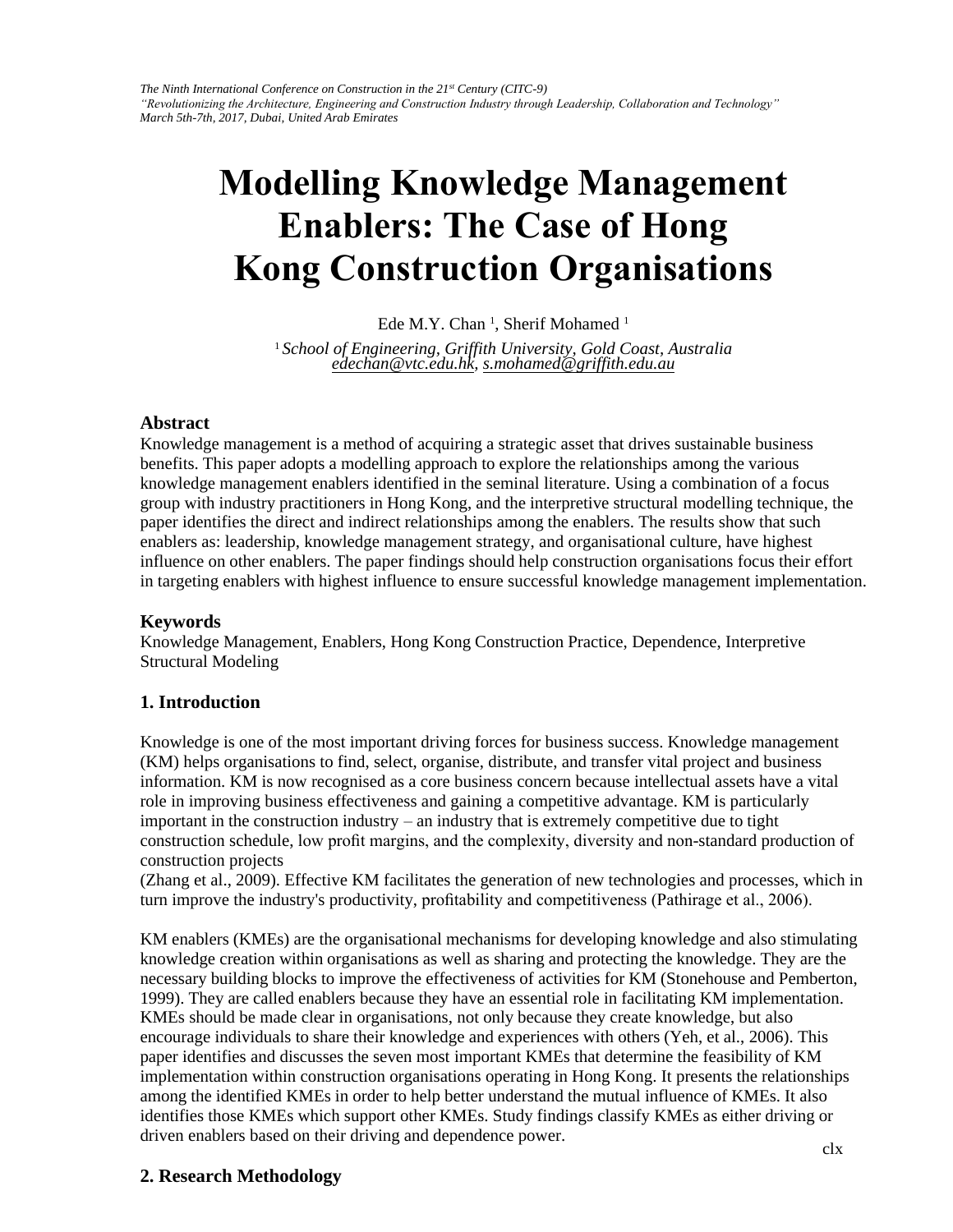An in-depth literature review was carried out to identify a set of KMEs which were then empirically assessed through focus group discussions in order to gather input from industry practitioners. A total of 16 senior managers voluntarily participated in the nominal technique of a focus group series of sessions. They had extensive and eminent experience, to reach consensus on a set of seven KMEs, and to identify the direct and indirect relationships among the enablers. Section 3 provides a brief description of each KME, whereas Section 4 details the Interpretive Structural Modelling (ISM) technique used to develop a model depicting the relationships among the seven KMEs.

## **3. Enablers for KM Implementation**

i) Leadership: Plays a key role in the creation and management of organisational knowledge. It is well documented that organisation failure to leverage knowledge is mainly due to the lack of leadership commitment to sharing organisational knowledge (APQC, 1999).

ii) Organisational Culture: An important element for facilitating sharing, learning and creating organisational knowledge. Organisational culture should value knowledge, encourage its creation, sharing and application, and promote an open climate for the free flow of ideas. A culture that consists of norms and practices which promote the transfer of information between employees and across department lines tend to lead to effective KM (Yeh et al., 2006).

iii) KM Strategies: Represent the process of generating, codifying and transferring explicit and tacit knowledge within an organisation, and getting the right information to the right person in the right place at the right time. Knowledge strategising determines the needs, means and activities to accomplish objectives. There is an increasing recognition that the competitive advantage of firms relies on the strategy that they use to create, share and utilise knowledge (Chen and Mohamed, 2008).

iv) Technology: A powerful enabler of KM success. It is generally accepted that databases, intranets, knowledge platforms and networks are the main building blocks of KM. IT facilitates quick searches, access to information, and cooperation and communication between organisational members (Yeh et al., 2006).

v) People: They are the key source of creativity. Yet many organisations tend to invest in technology rather than their employees in the mistaken belief that this will improve their firm. However, this will not provide the desirable results if employees are not able to use the technology. Therefore, it has been noted that many successful companies are now more prepared to invest in their employees to add to their vision, capabilities and experiences (Bozbura, 2007, Chen and Mohamed, 2010).

vi) Processes and activities: The four KM processes: creation, storage/retrieval, transfer and application, lead to changes in behaviour as well as practices and policies, and the development of new ideas, processes, practices and policies (Bender and Fish, 2000). The success of KM processes and activities mostly depends on the efficiency and effectiveness of the knowledge used and the level of action taken based on the knowledge (Chong et al., 2000).

vii) Innovation: The use of knowledge is critical for innovating and achieving competitive success (Andreeva & Kianto, 2011). Goh (2005) stated that knowledge has critical importance, and management needs to use knowledge as one of the core components of an organisation because it is vital for carrying out innovation. Zhou and Uhlaner (2009) indicated that innovation represents the utilisation of knowledge in order to create something which has new economic value.

## **4. Interpretative Structural Modelling (ISM)**

ISM is a well-established methodology for identifying relationships among specific items. It is a qualitative tool used by a number of researchers in various contexts, (Sahney et al., 2008; Thakkar et al.,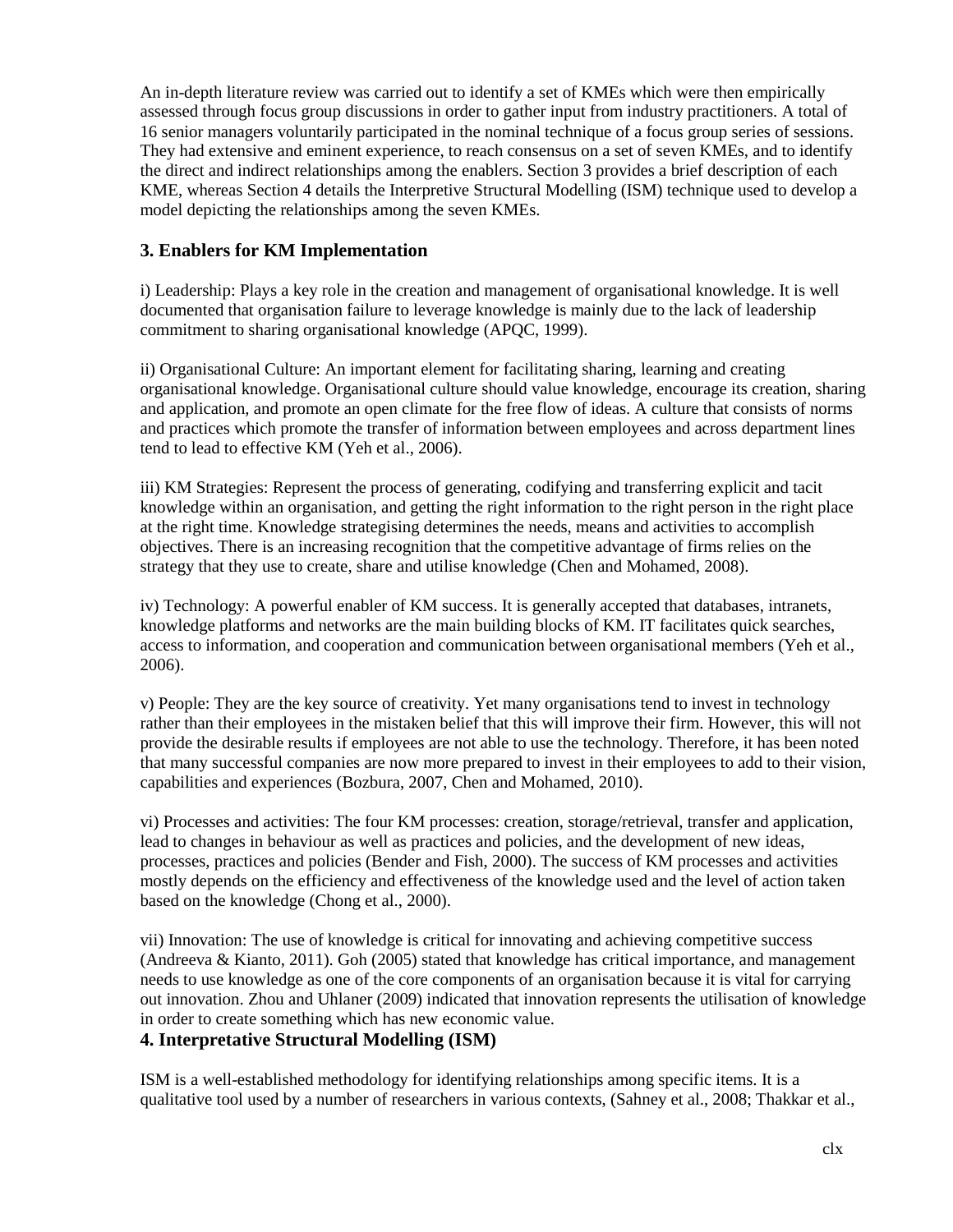2007). ISM is an interactive and interpretive method in that group judgment decides whether and how items are related. It is structural in that based on the relationship, an overall structure is extracted from a complex set of items. It is also modelling in that the specific relationships and overall structure are portrayed in a diagraph model (Singh et al., 2007). ISM helps to impose order and direction on the complexities of relationships among the various system elements (Sage, 1977).

In this paper, ISM was used to provide a collective understanding of the relationships among KMEs. The opinions from a group of industry practitioners are used in developing the relationship matrix, which is later used in the development of the ISM model. The opinions of industry experts are expected to reflect their insights and experiences in KM adoption within their respective organisations at the management level. Pairwise comparison was done among the enablers to determine whether or not a relationship exists (e.g. are Enabler 1 and Enabler 2 related?), and if the answer is positive, experts were then asked to denote the direction of such relationship (e.g. Enabler 1 helps to achieve Enable 2 or, Enabler 2 helps to achieve Enable 2, OR both Enablers help to achieve each other). If the answer to the key question is negative, it was noted that both enablers are unrelated.

The determination of the relationships among the seven KM enablers is based on the majority of the responses and general consensus of the industry experts, expressed by compiling KM evidence, viewpoints and experience sharing on various specific and real life examples of KM practices at the execution or operational level. A structural self-interaction matrix (SSIM) of the KMEs, indicating their pairwise relationships, was later converted into a binary matrix developed converting the relationships. Readers can refer to Warfield (2005) for detailed description of the development of forming the SSIM and reachability matrices. The final reachability matrix is illustrated in Table 1.

| Enabler(s)           | <b>PA</b> |          | IN       | P | S | T | Driving        |
|----------------------|-----------|----------|----------|---|---|---|----------------|
|                      |           |          |          |   |   |   | power          |
| Processes and        |           |          |          |   |   |   |                |
| activities (PA)      |           |          |          |   |   |   |                |
| Organisational       |           |          |          |   | 0 |   | 5              |
| Culture $(C)$        |           |          |          |   |   |   |                |
| Innovation (IN)      | 0         | 0        |          |   | 0 |   | $\mathfrak{D}$ |
| Leadership $(L)$     |           |          |          |   |   |   |                |
| People (P)           | 0         | $\Omega$ |          |   | 0 |   | 3              |
| <b>KM</b> Strategies |           |          |          |   |   |   | 6              |
| (S)                  |           |          |          |   |   |   |                |
| Technology (T)       | $\Omega$  | $\Omega$ | $\theta$ |   | 0 |   |                |
| Dependence           |           | 4        | 6        |   | ⌒ |   | 29             |

**Table 1: Final Reachability Matrix**

Table 1 shows the final reachability matrix obtained for this study, along with the calculated driving power and dependence of each enabler. For any enabler, driving power simply refers to the total number of enablers (including itself), which it may help achieve. On the other hand, dependence is the total number of enablers (including itself), which it may help in achieving it. An ISM model is thus generated by putting the enablers according to their level in a directed graph as shown in Figure 1 which pictorially illustrates the contextual relationships between each enabler and its hierarchies as derived by the analysis. KMEs with highest driving powers are put at the highest hierarchy in the ISM model. From Figure 1, it is observed that both Technology and Innovation are highly dependent enablers, and have low driving power toward other enablers in the system, instead they are driven by other enablers. On the other hand, enablers such as Leadership and KM Strategies are at the higher levels of the hierarchy which means they are highly driving enablers, they do not depend on other enablers. Enablers which are at the intermediate hierarchy levels (e.g. People, Processes and Activities, and Organisational Culture) are both driving and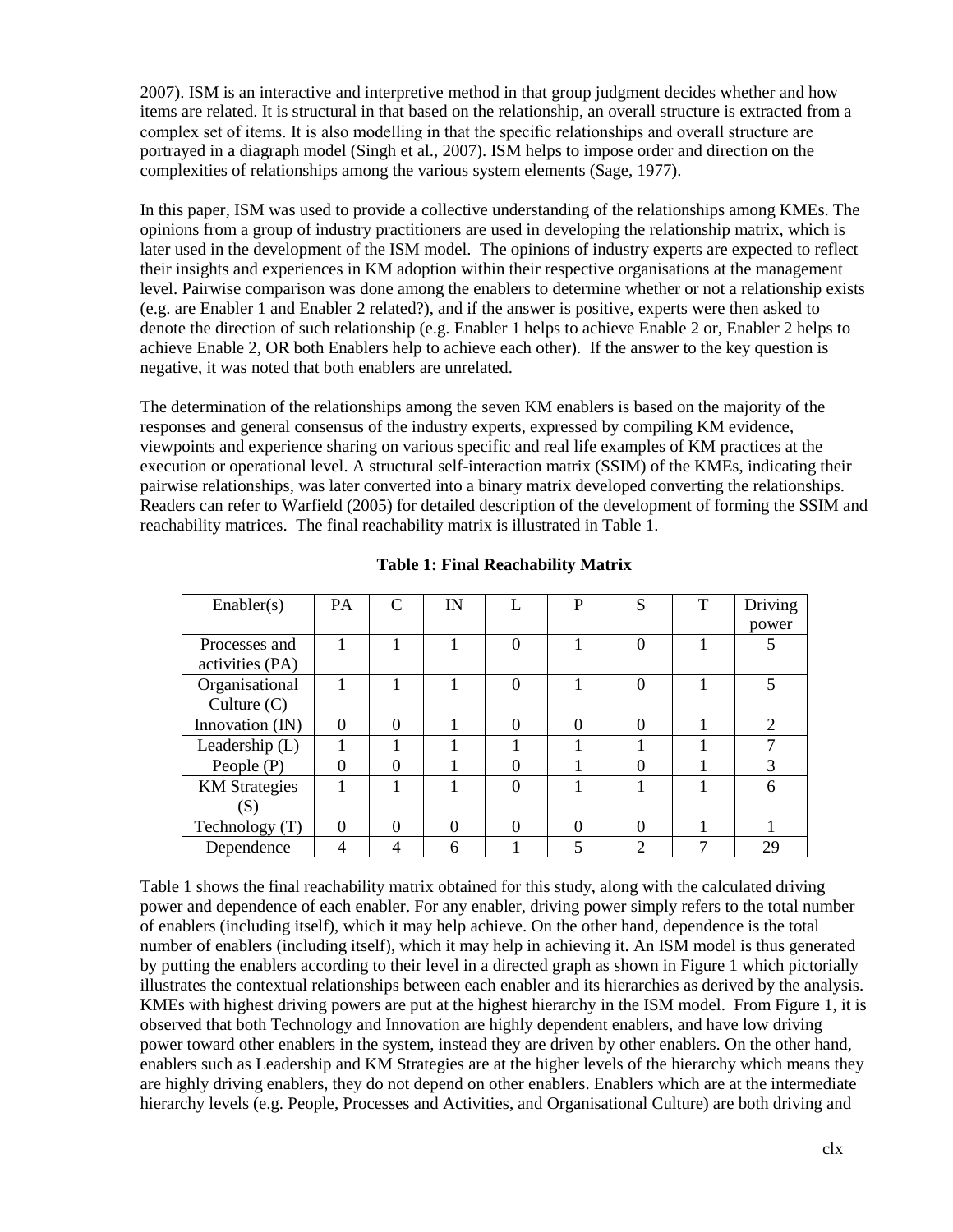driven enablers in nature.



**Figure 1: ISM model for KM enablers**

## **5. Discussion**

The research results show that Leadership, and KM strategy of the construction organizations are the main driving factors based on which one can build a successful KM effort. With the leadership, KM initiatives will gain support and active participation of the senior executives of the organization. Leadership would also ensure that KM initiatives will have strategic focus, facilitated by KM Strategy. The study had initially argued, based on past research, how the nature of cause and effect in IT is separated in time and it is more exaggerated in the context of KM. These research findings shown in Figure 1 identify various levels in KM to reach intermediate targets such as Business Processes, Culture, and People. Therefore, it is obvious that the separation between cause and effect in KM systems is more pronounced. For instance, this study shows that Business Innovation can be accomplished after Business Processes, Culture, and People are in place. Establishing and using Business Processes, Culture, and People is gradual and time-consuming. Furthermore, the resultant Business Innovation and Technology will gradually transition into knowledge transfer among people and actual impact on business performance is still a far target.

The greater importance of this approach from an organizational standpoint is the emergence of this logical flow of causal influences that is not only logically consistent but is also a view that is owned and shared by the creators of this view. The contextual relevance of this approach has significant implications for practice. Research results show that, competent leadership of KM initiative combined with the support from the KM Strategy would lead to KM processes and activities and organisational culture for KM initiatives. KM processes and activities would assist in developing Technology, People and Innovation for sharing, and archiving knowledge. Organisational culture would assist in developing people and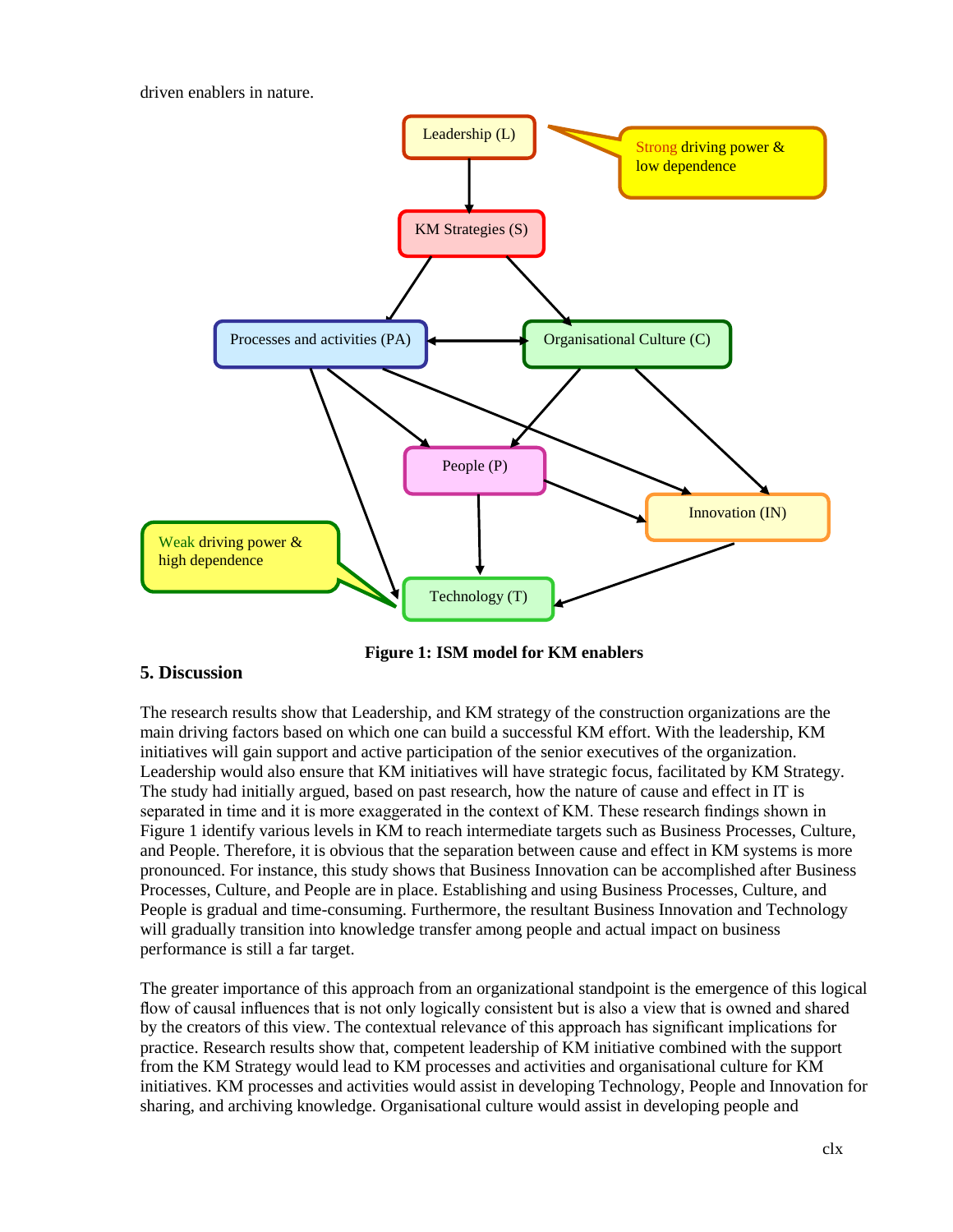innovation for sharing, and archiving knowledge.

In addition, KM processes and activities and organisational culture would support in positively influencing People's collaboration and trust for knowledge sharing and generate new knowledge. Figure 1 also shows that Leadership would also lead KM Strategy in KM initiative to formalize KM-related functions and consequently, develop KM processes and activities. Since, resource integration, efficient and effective use of resource utilization, implementation of plans to bring stability – important tenets of management – help manage complexity associated with these processes, standardization of these processes is aimed at improving efficiency and effectiveness.

The next logical step would to utilize technology to streamline and digitalize of these KM processes and activities to determine the success of KM initiatives. Results show and it makes logical sense that KM processes and activities promote People's collaboration and the streamlining / simplified workflow environment enhances Innovation that is available for knowledge transfer. Organizational culture that encourages open and transparent communication among the people of the organization would lead to increased collaboration and knowledge sharing at hierarchical levels of the organization, which leads to knowledge sharing. Increased communication with the aid of KM processes and activities, and technology make it easy and enhance collaboration.

## **6. Conclusion**

The ISM model for KM enablers (Figure 1) can also be interpreted in terms of domains, mediators and trailers in a KM effort. The elements at the top can be considered as the set of domains. These ''domains'', from a management standpoint, can be considered to be aspects that have to be in place. It is generally difficult to put them in place in a medium or short time frame. They can be thought of as aspects that are necessary (though not sufficient) for KM to succeed. In our model, Leadership and Strategies are considered a set of domains.

The elements at the bottom are classified as the ''trailers''. Technology, people and innovation are the trailers in the KM effort in the context of the construction organisations. These are the elements that for the desired outcomes of the KM intervention. In other words, these can for the basis of outcome metrics for KM evaluation. "Mediators'' are elements that appear between the ''domains'' and the ''trailers''. From a practitioner perspective they are those elements that can be controlled, manipulated or developed to form the link between the ''domains'' and the ''trailers''. KM processes and activities and organizational culture of the KM effort are all aspects that helps translate the ''domains'' into the ''trailers''. From the standpoint of enablers, this approach allows us to understand how each of these elements can behave as an enabler or inhibitor to the KM effort. For instance, the weakness of an element makes it an inhibitor while the strength of that very same element makes it an enabler. As a case in point, strong and effective Leadership leads to KM Strategy and KM processes and activities of the KM effort. However, weaknesses in Leadership will dilute the support for KM strategy and KM processes and activities. This approach goes to show the dual nature of elements in terms of whether they are enablers or inhibitors in the KM effort. It also goes to show that it may not be useful to normatively classify elements as facilitators or inhibitors.

These results have several implications. In order to build a successful KM initiative, organizations need to secure Leadership (top management involvement) first. Next, the selection of a competent and committed leader is important for the initiative because the leader plays a critical role in securing the implementation of KM strategy and organisational culture to accomplish KM goals and objectives. Organizations must recognize that developing an organisational culture that promotes communication and trust among the people would facilitate accomplishing KM goals such as collaboration and knowledge sharing among people. However, developing and nurturing a culture of openness and trust is usually a gradual process. Once a KM is implemented, it is imperative that KM should maintain the KM strategy (strategic focus), and the platform of the content for meaningful collaboration among the people.